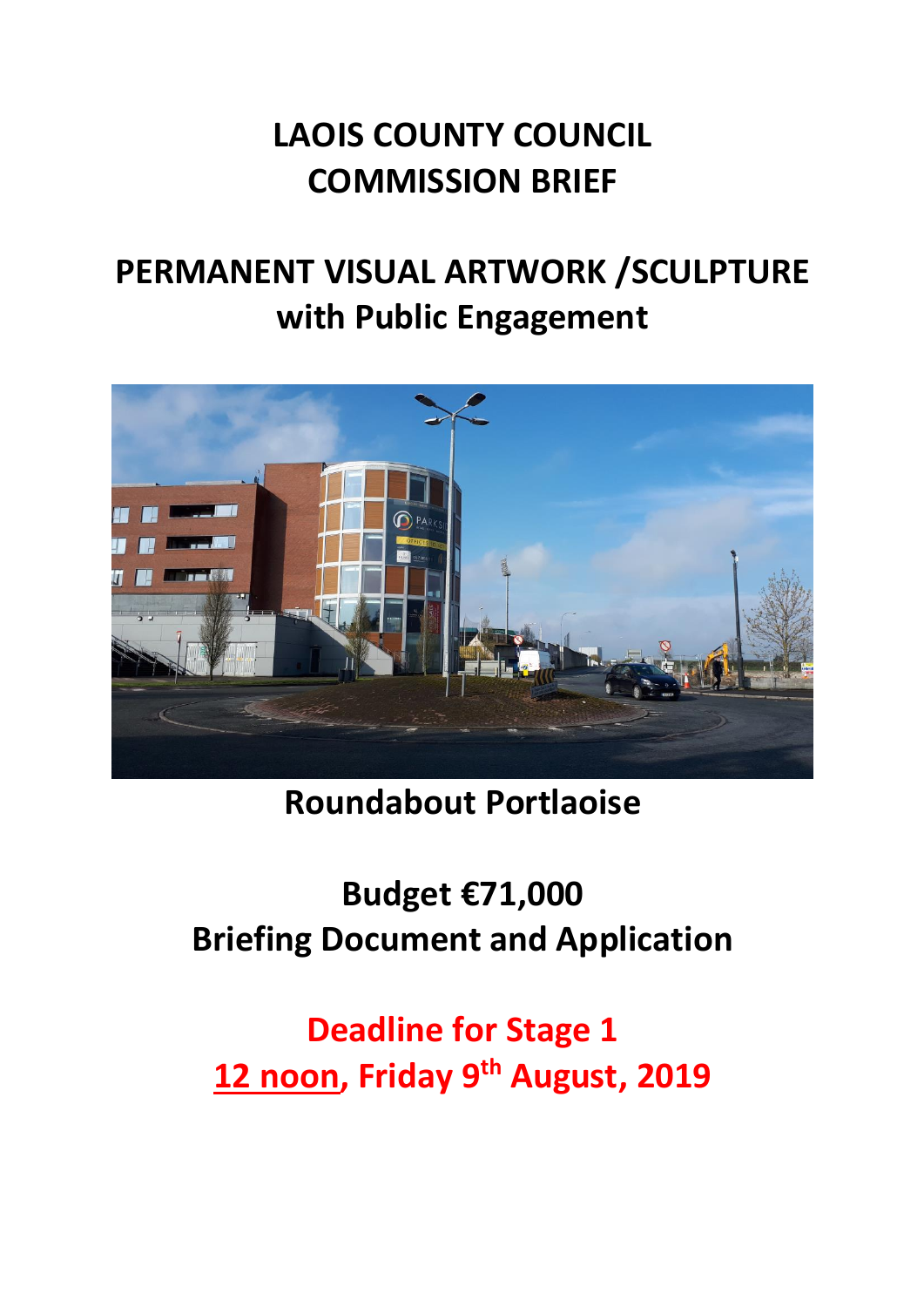### **INTRODUCTION**

Laois County Council is commissioning a **permanent public art / sculpture** under the Per Cent for Art scheme for the Roundabout entering Portlaoise at O'Moore Park on the Abbeyleix Road from exit 17 off the M7 Portlaoise, Co. Laois.

As a gateway into Portlaoise, this **permanent public art / sculpture** should capture the essence of Portlaoise, it's history and current cultural themes for it's local population, visitors and people undertaking business in the town.

Please see attached link to map for general location details. <https://www.google.com/maps/@53.0270929,-7.3021012,17z>

### **COMMISSION CONTEXT**

Portlaoise was unveiled as one of the successful towns to be allocated funding under the Urban Regeneration and Development Fund (URDF), as part of Project Ireland 2040 in respect of the development of a new Cultural Quarter in Portlaoise, and also the development of initiatives which will see Portlaoise becoming the first Low Carbon town in Ireland.

As part of 'Portlaoise 2040 - A Vision for Portlaoise', a number of enhancements and renewal projects are underway within and around the town centre. This roundabout is positioned on one of the gateway roads into the centre of Portlaoise and therefore placement of this artwork will be visibly on entering and departing the town of Portlaoise.

Portlaoise has many historical and cultural themes that are unknown to many of the visitors, denizens or tourists to County Laois or the town of Portlaoise itself.

Laois County Council and the Portlaoise Public Art Committee are keen to use some of these themes in a contemporary way to celebrate but also to highlight their importance to life as we know it today.

Various approaches and levels of public engagement are both important and welcomed as part of this Per Cent for Art project. Collaborative partnerships are also welcome, should artists wish to partner with another artist for this project.

The brief asks the applying artist/s to consider the following in expressing their interest in this commission:

- Focus on the historical but also the current cultural context of Portlaoise. <http://laoisarchaeology.ie/a-little-history-on-the-old-fort-portlaoise/>
- The Gaelic (O'Moores and Seven Septs), Medical (Bartholemew Mosse and Jacobs) and Aviation (James Fitzmaurice and The Aldritt's Family) Heritage of Portlaoise.
- Be willing to take part in Public Engagement in the process of project development.
- Focus on the creation of an engaging and 'living' artwork for all the citizens and visitors to Portlaoise.
- Consider the relevance of the artwork now and in the future.
- Consider the durability, health and safety and the requirement for a low maintenance artwork.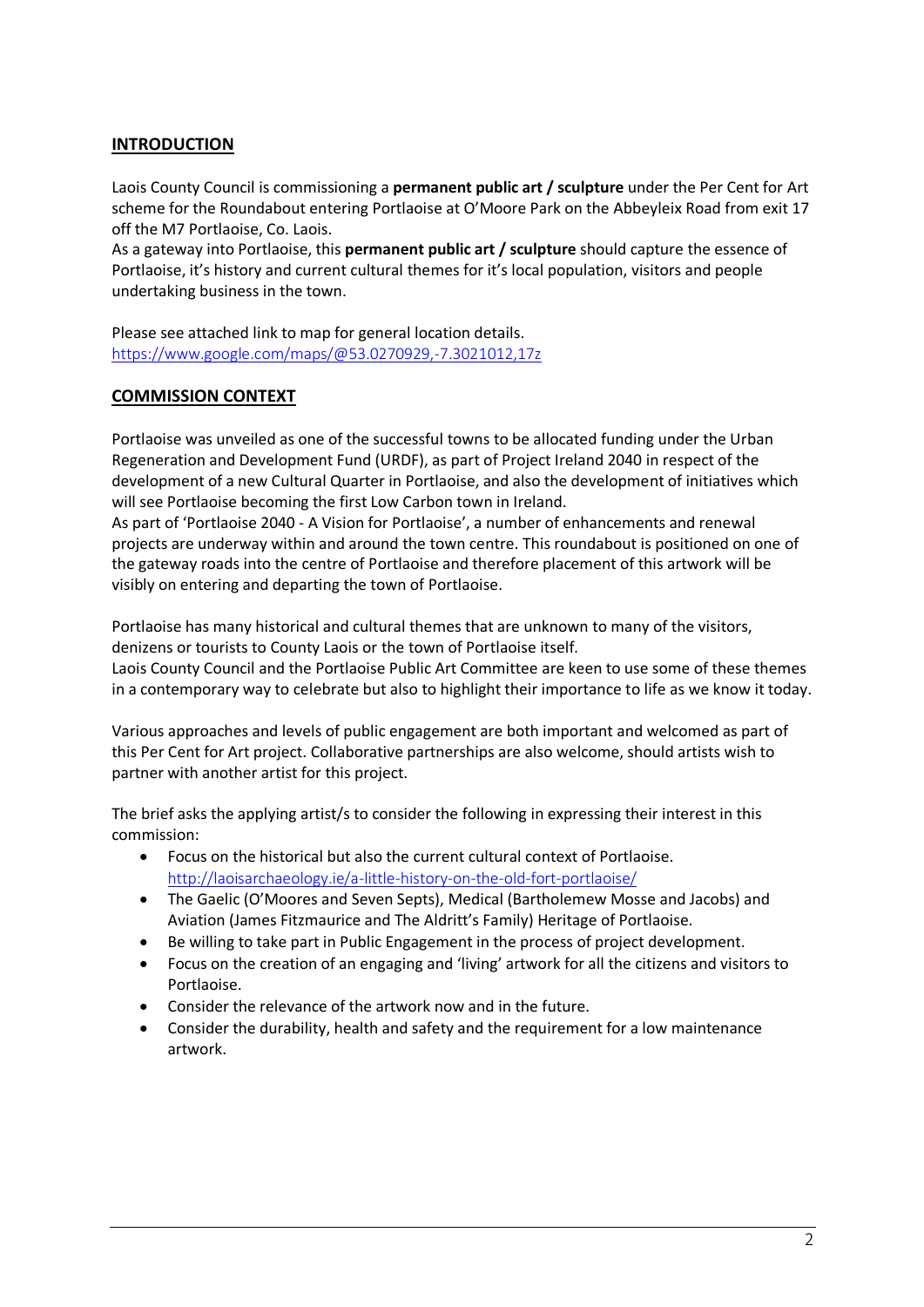### **Selection of the Successful Artist**

The contract for this Public Art commission will be awarded following a Two Stage Open Competition Selection process as per the Per Cent for Art Guidelines and which is explained below.

#### **Selection will be based on the information supplied and as requested in Stage 1 and Stage 2 briefs, establishing the competence of the artist to carry out this commission. No designs or detailed proposals are required in Stage 1.**

#### **Stage 1**

Artists are invited to express their interest in being considered for this project at the first stage of this commission. Artists may do this by completing the application form and submission of a CV and images / details of recent relevant works / projects.

The closing date for receipt of Stage 1 completed application form together with supporting documentation and material is 12 noon, Friday 9<sup>th</sup> August, 2019.

#### **Stage 2**

From the completed Stage 1 applications; a shortlist of artists will be selected by the selection panel. This panel, whose decision is final, has the right to clarify any issue which may arise in the course of selection. Stage 2 short listed artists will be paid a concept development fee of €250 for their work in preparation of a detailed proposal for final selection.

A Stage 2 brief to include subjects of interest will be available to shortlisted artists and a site visit is expected at this stage.

Laois County Council and the Portlaoise Public Art Committee reserves the right not to proceed with any submissions received.

The Selection Panel whilst careful when handling submissions cannot be held responsible for any loss or damage to material submitted as part of the commissioning process. Please insure you have copies of all materials, images, samples for your own records.

#### **Selection Panel:**

The Selection Panel will consist of two / three members of the Portlaoise Public Art Committee, two Professional Artists and will be chaired by the Curator / Project Manager.

#### **Project Delivery Timeline:**

It is anticipated that the project would commence during **2019 and be completed by summer, 2020.** The artist should demonstrate their ability to fulfil this timeframe. The final timeline will be agreed with the commissioned artist at contract stage.

#### **Budget:**

The total budget for the project is **€71,000**. This includes the costs of any materials, artist's fees, design development, artists' insurance, supply and installation, plinths or other siting requirements, signage, travel, and any other costs incurred in the production of the project / artwork. The artist will be responsible for meeting all of these costs out of the total budget allocated.

#### **Laois County Council agrees to cover the cost of minor site works and will assist with safety measures during installation.**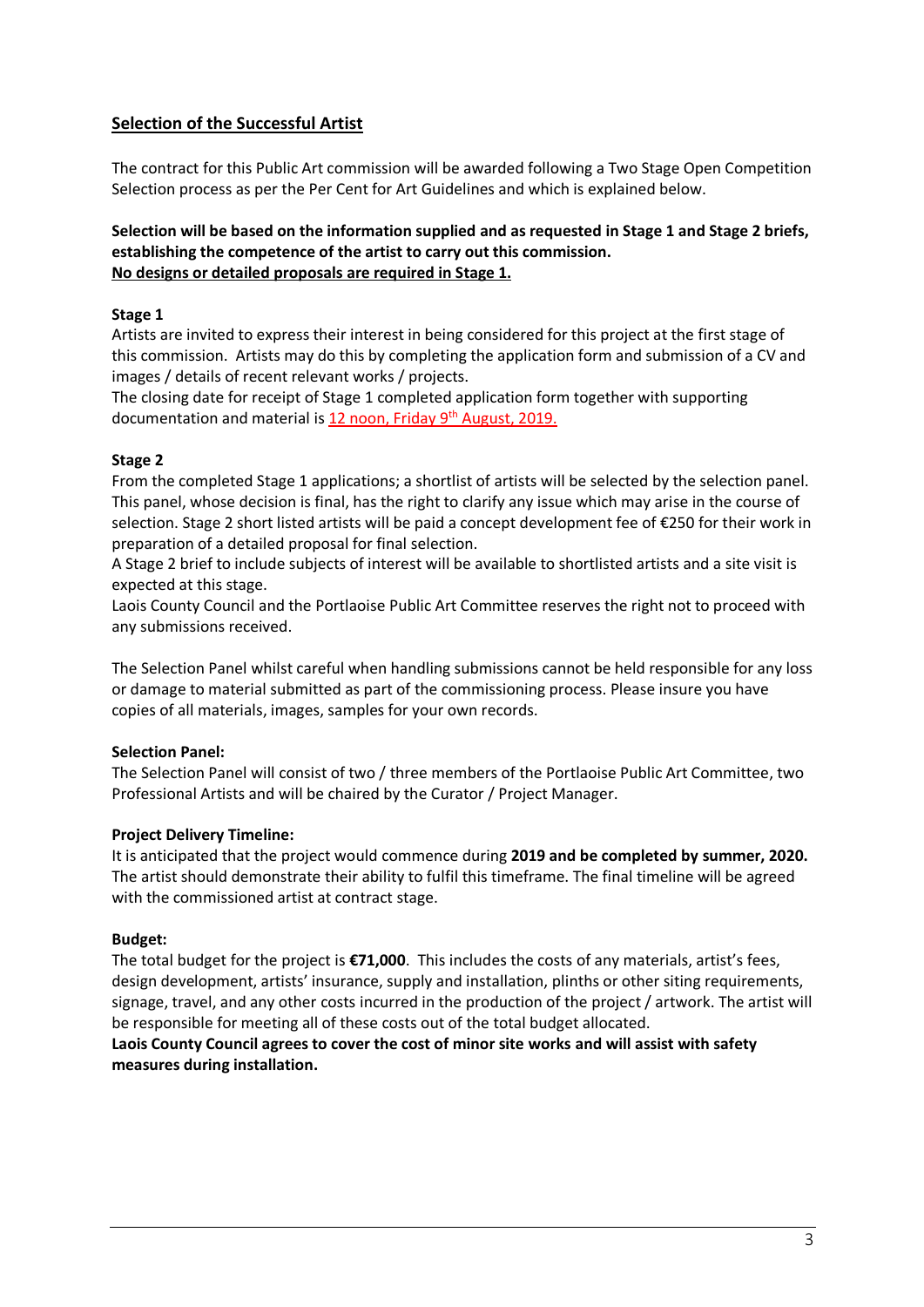#### **Site Location:**

Roundabout entering Portlaoise at O'Moore Park on the Abbeyleix Road from exit 17 off the M7 Portlaoise, Co. Laois.

#### **Site Visits:**

Site visits will be arranged for shortlisted artists at Stage 2 of the commissioning process. Site Drawings / Maps will also be made available to shortlisted artists.

#### **Queries:**

Applicants can make enquiries regarding the commission to **Rina Whyte, email [rinawhyte@yahoo.com](mailto:rinawhyte@yahoo.com) or by telephone + 353 87 238 9591.**

#### **Guidelines:**

It is recommended that you read these guidelines and supply supporting documentation and material by HARD COPY (CD / USB is also fine) as requested.

- *1. Include a current CV*
- *2. Include the best quality examples and reproductions of your work/working practice that best demonstrate your experience for this commission. Please do not send original artworks.*
- *3. Please include the budgets for any previous commission examples that you submit.*
- *4. Please complete the application form clearly in ink or type.*
- *5. Include an appropriately sized and stamped addressed envelope, should you wish for return of your application.*
- *6. Keep a copy of your application and any materials you submit for your own reference purposes.*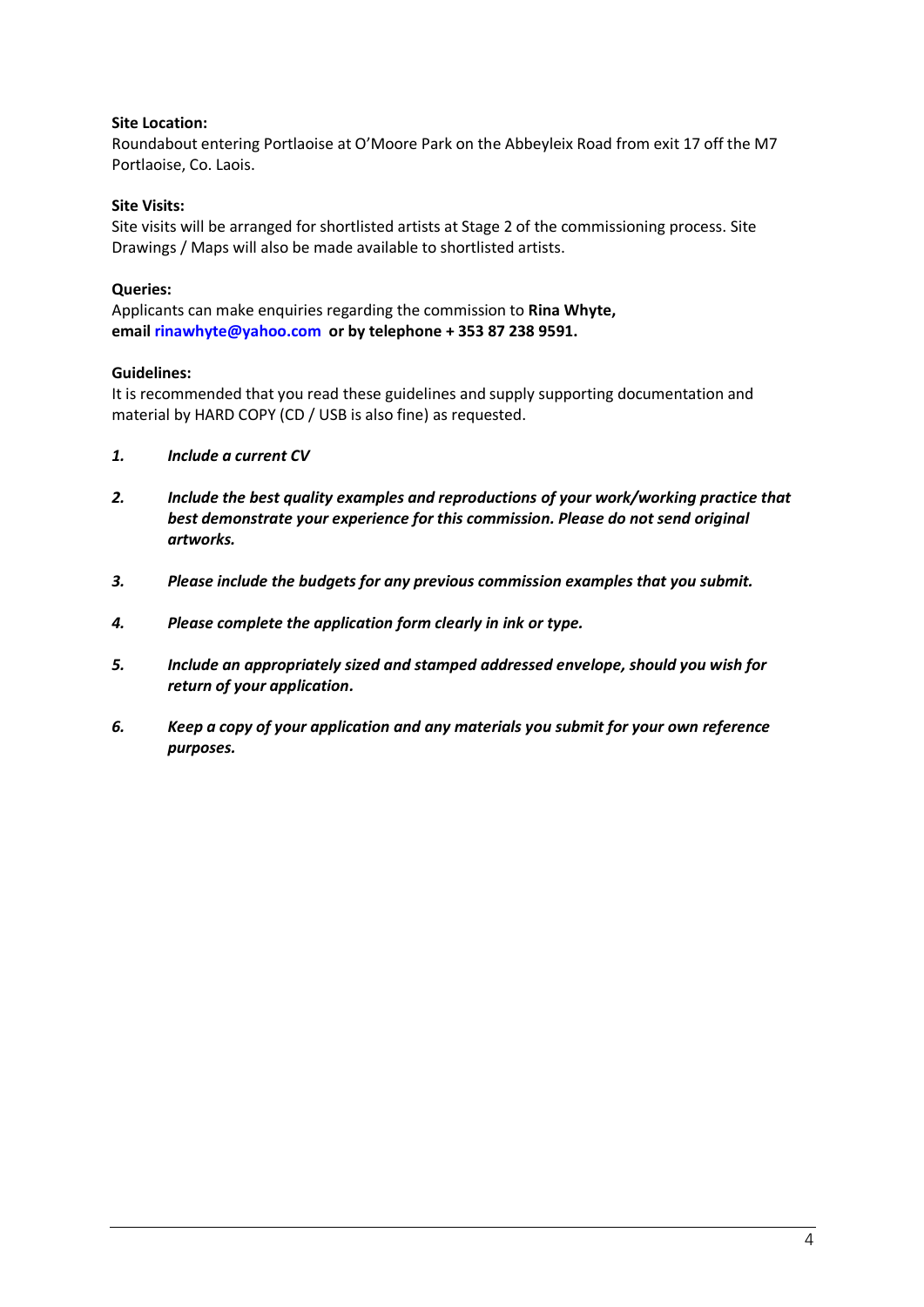## **Percent for Art Commission**

Laois County Council

# **Stage 1 – Application Form**

**Name of Artist:** \_\_\_\_\_\_\_\_\_\_\_\_\_\_\_\_\_\_\_\_\_\_\_\_\_\_\_\_\_\_\_\_\_\_\_\_\_\_\_\_\_\_\_\_\_\_\_\_\_\_

**Contact Address:** (please note all correspondence will be sent to this address)

\_\_\_\_\_\_\_\_\_\_\_\_\_\_\_\_\_\_\_\_\_\_\_\_\_\_\_\_\_\_\_\_\_\_\_\_\_\_\_\_\_\_\_\_\_\_\_\_\_\_\_\_\_\_\_\_\_\_\_\_\_\_\_\_\_\_\_

\_\_\_\_\_\_\_\_\_\_\_\_\_\_\_\_\_\_\_\_\_\_\_\_\_\_\_\_\_\_\_\_\_\_\_\_\_\_\_\_\_\_\_\_\_\_\_\_\_\_\_\_\_\_\_\_\_\_\_\_\_\_\_\_\_\_\_

**Telephone/Mobile:**\_\_\_\_\_\_\_\_\_\_\_\_\_\_\_\_\_\_**email:** \_\_\_\_\_\_\_\_\_\_\_\_\_\_\_\_\_\_\_\_\_\_\_\_\_\_\_\_

| 1) | Please give short description of your art practice, experience and in it's relevance<br>to this project: |
|----|----------------------------------------------------------------------------------------------------------|
|    |                                                                                                          |
|    |                                                                                                          |
|    |                                                                                                          |
|    |                                                                                                          |
|    |                                                                                                          |
|    |                                                                                                          |
|    |                                                                                                          |
|    |                                                                                                          |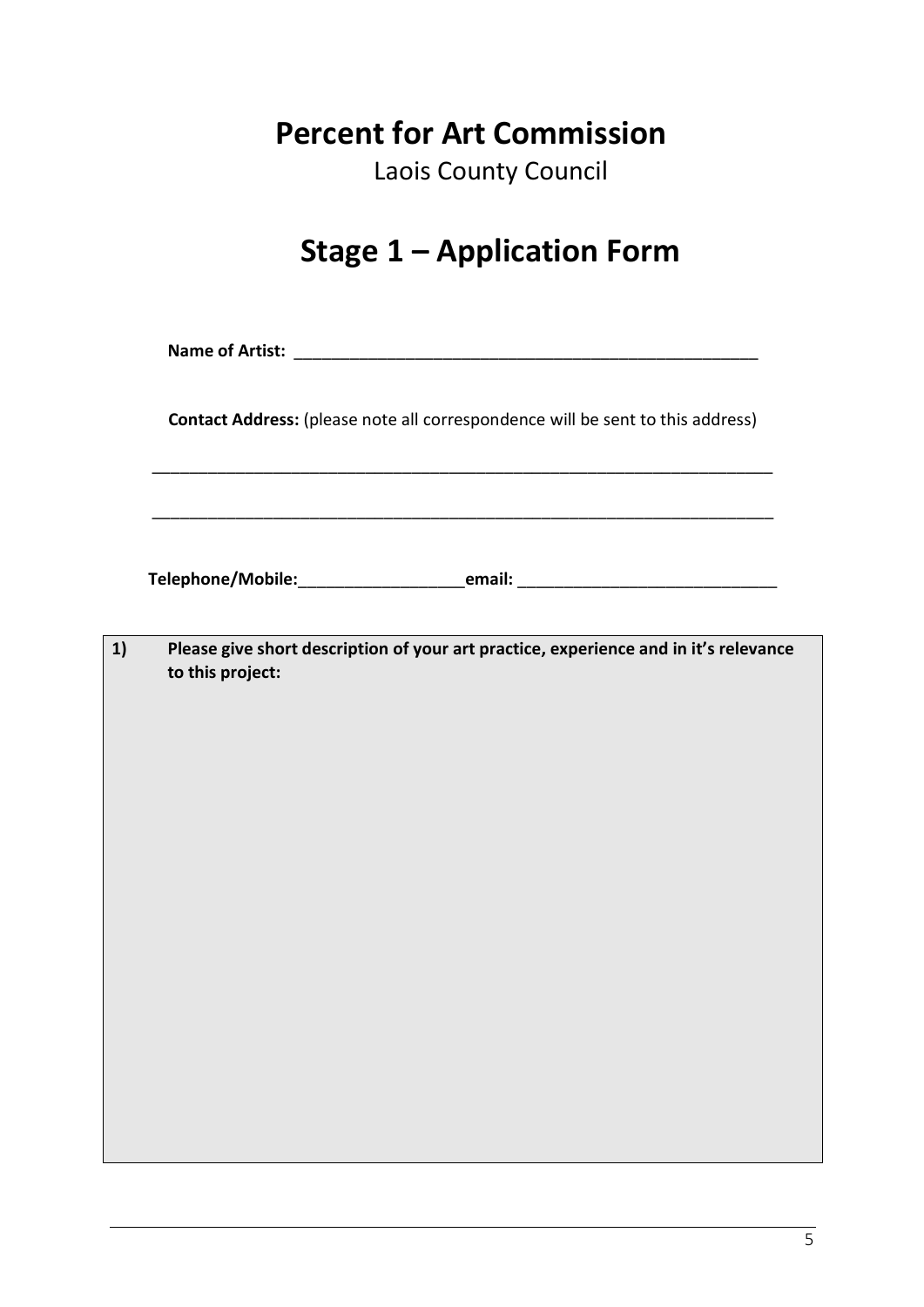## **2) Artists are asked to submit the following:**

| a. | Detailed Curriculum Vitae                                                                                                                                                                                    |
|----|--------------------------------------------------------------------------------------------------------------------------------------------------------------------------------------------------------------|
| b. | List of previous relevant projects or commissions, cost, time scale to deliver, list of<br>specialist or other contractors engaged by the artist in connection with the<br>completion of these installations |
| C. | Visuals of previous relevant projects that are relevant to this commission brief                                                                                                                             |
| d. | Names of two referees and their contact details                                                                                                                                                              |
| e. | Confirmation that if successful the artist is ready to submit current Tax Clearance<br>Certificate / Number, Artist exemption (if applicable) and to provide insurances. This<br>confirmation is mandatory.  |

## **3) Supporting Documentation:**

To assist in the assessment of your application, supporting documentation should be included and should be submitted and it must be clearly labelled:

| Supporting documentation                | Number of<br>Items Enclosed | Enclosed<br>(please<br>tick) |
|-----------------------------------------|-----------------------------|------------------------------|
| <b>CV</b>                               |                             |                              |
| <b>Stamped addressed envelope (SAE)</b> |                             |                              |
| <b>USB or Hard Copy images</b>          |                             |                              |
| Other, please specify                   |                             |                              |

### **Freedom of information:**

Applicants completing this form should note that information provided to **Laois County Council** may be disclosed in response to a request made under the Freedom of Information Act (1997 and 2003). Every effort will be made to protect client confidentiality.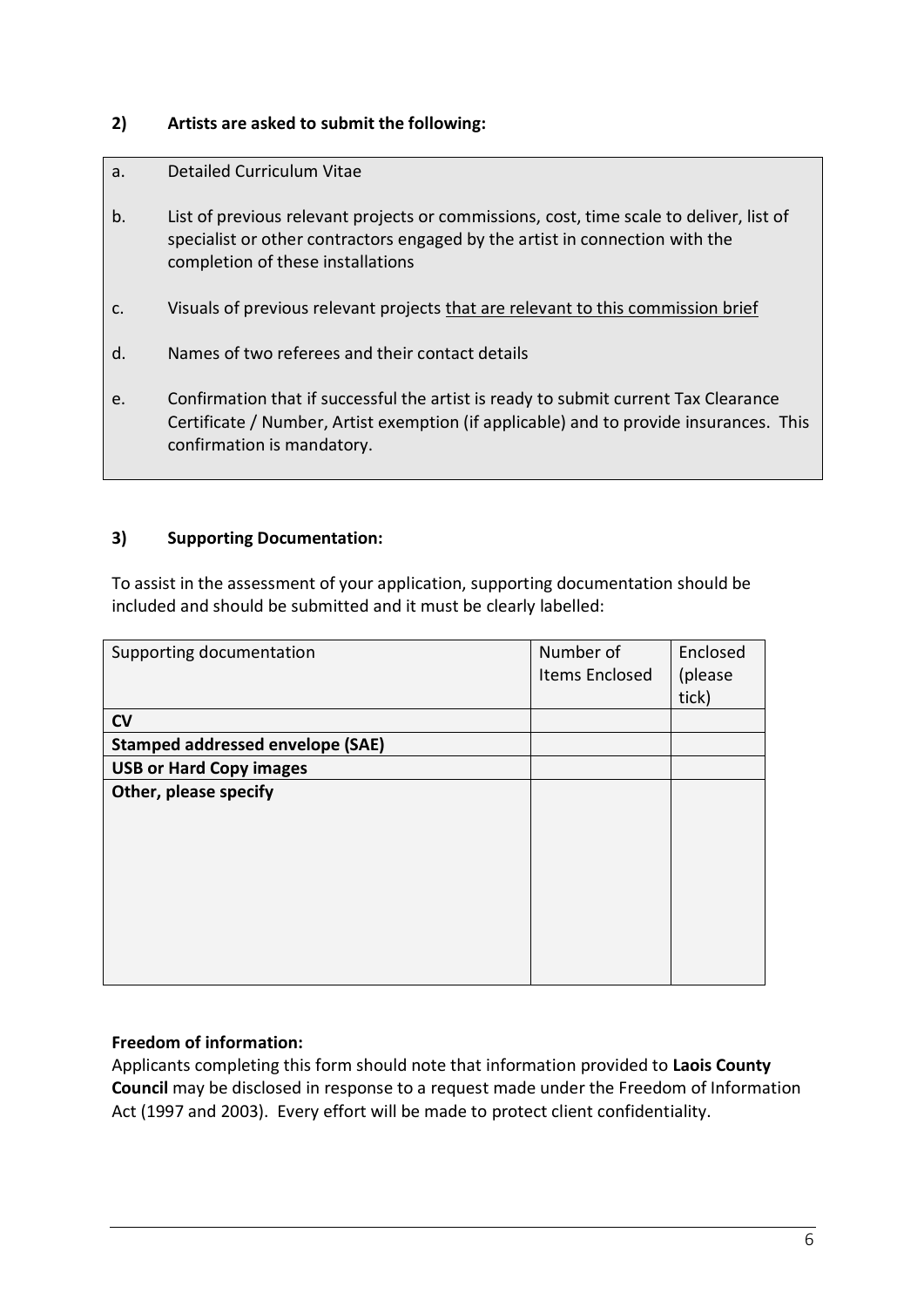#### **Garda Vetting:**

The successful artist will be subject to Garda vetting procedures.

#### **General Information:**

Where did you hear about the competition, this helps us to direct these commissions effectively (please tick to indicate):

| Local Authority Arts Office Website |                          |       |              |  | Local Media |  |
|-------------------------------------|--------------------------|-------|--------------|--|-------------|--|
| VAI                                 |                          | Other | $\mathbf{L}$ |  |             |  |
|                                     | If other, please specify |       |              |  |             |  |

| <b>Declaration</b>                                                                                                                                           |  |  |
|--------------------------------------------------------------------------------------------------------------------------------------------------------------|--|--|
| I have read the award conditions, agree to be bound by them, and certify that the<br>information in this application is correct to the best of my knowledge. |  |  |
| <b>Signed</b>                                                                                                                                                |  |  |
| Date                                                                                                                                                         |  |  |

This application form and supporting information should be returned **HARD COPY** to the address below**:** 

**Laois County Council, Cultural Quarter Public Art Commission Rina Whyte C/O Laois County Council Arts Office Áras an Chontae JFL Avenue Portlaoise, Co. Laois Ireland**

**Closing date** for the receipt of completed applications is **12 noon, Friday 9 th August, 2019. Please note** that applications received after the closing date and time will not be accepted. **Emailed applications cannot be accepted.**